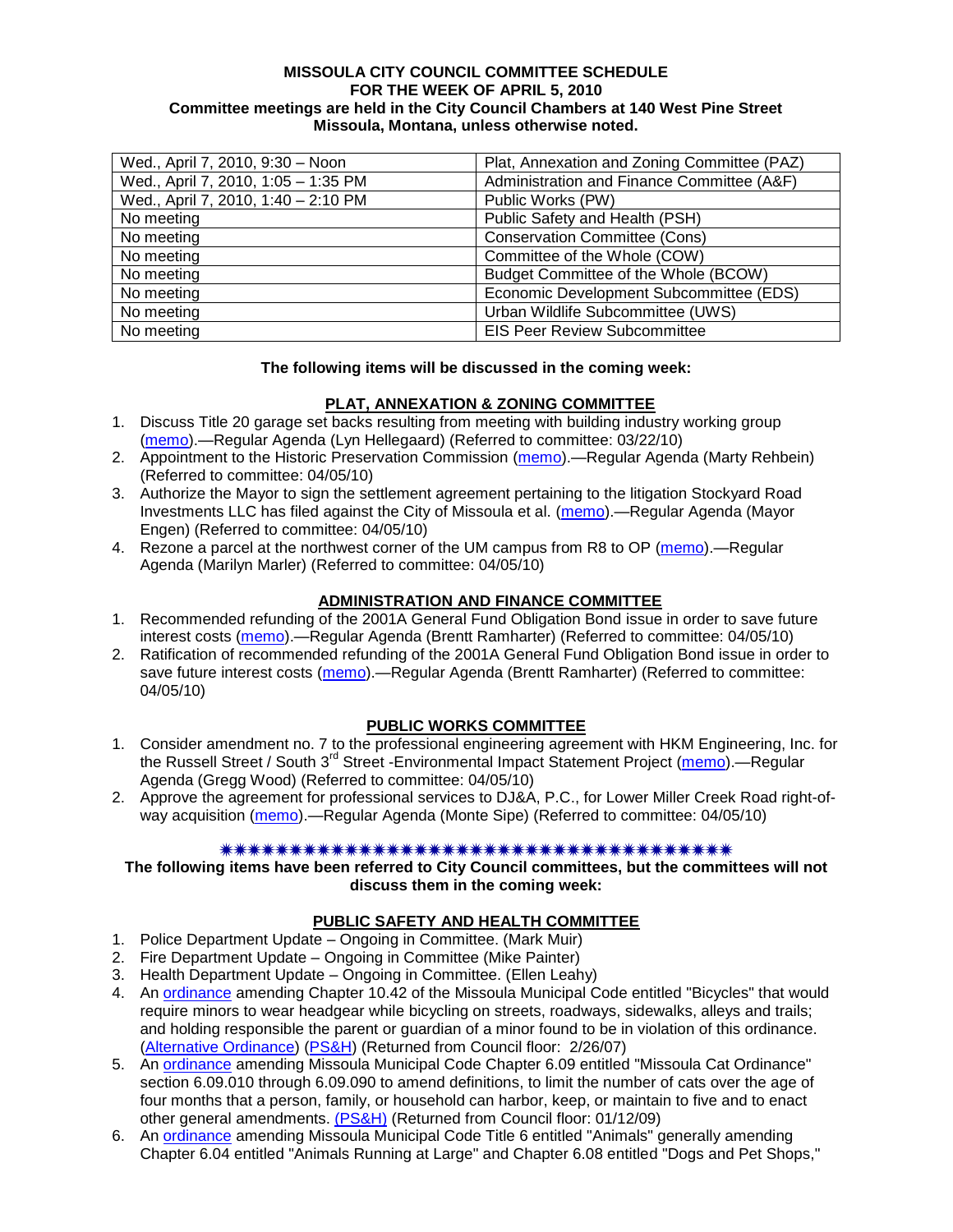increasing the fee when an animal is impounded and establishing a fee for a boarding kennel license. [\(PS&H\)](ftp://ftp.ci.missoula.mt.us/Packets/Council/2008/2008-12-15/081210psh.pdf) (Returned from Council floor: 01/12/09)

- 7. Review Public Safety and Health referrals. [\(memo\)](http://www.ci.missoula.mt.us/DocumentView.aspx?DID=2933) Regular Agenda (Marty Rehbein) (Referred to committee: 01/11/10)
- 8. Consider an [emergency ordinance](http://www.ci.missoula.mt.us/DocumentView.aspx?DID=3152) and an [ordinance](http://www.ci.missoula.mt.us/DocumentView.aspx?DID=3130) amending Missoula Municipal Code Title 10, entitled "Vehicles and Traffic," by adding Chapter 56 entitled "Refusal to submit to alcohol and/or drug tests" and enacting sections 10.56.010 through 10.56.030. [\(memo\)](http://www.ci.missoula.mt.us/DocumentView.aspx?DID=3131) [\(PS&H\)](http://www.ci.missoula.mt.us/Archive.aspx?ADID=1954) [\(03/17/10 PS&H\)](http://www.ci.missoula.mt.us/Archive.aspx?ADID=2112) (Returned from Council floor: 03/22/2010)

# **CONSERVATION COMMITTEE**

- 1. Review Conservation and Urban Wildlife Subcommittee referrals. [\(memo\)](http://www.ci.missoula.mt.us/DocumentView.aspx?DID=2933) Regular Agenda (Marty Rehbein) (Referred to committee: 01/11/10)
- 2. Budget update on aquatics [\(memo\)](http://www.ci.missoula.mt.us/DocumentView.aspx?DID=2864).—Regular Agenda (Lyn Hellegaard) (Referred to committee: 12/21/09)

# **PLAT, ANNEXATION & ZONING COMMITTEE**

- 1. Annexation. (see separate list at City Clerk's Office for pending annexations) (Ongoing in Committee)
- 2. Update the Rattlesnake Valley Comprehensive Plan Amendment [\(memo\)](ftp://ftp.ci.missoula.mt.us/Packets/Council/2007/2007-04-02/Referrals/Rattlesnake_Plan_Update_referral.pdf).—Regular Agenda (Dave Strohmaier) (Referred to committee: 04/02/07)
- 3. Request to rezone the property legally described as Lot 3 of Scott Street Lots Subdivision, located in Section 16, T13N, R19W, P.M.M. form D (Industrial) to I-1 (Light Industrial), based on the finding of fact and conclusions of law. (PAZ [05/21/08\)](ftp://ftp.ci.missoula.mt.us/Packets/Council/2008/2008-06-02/080521paz.pdf) (Returned from Council floor: 6/2/08)
- 4. Discussion of OPG's [task list](ftp://ftp.ci.missoula.mt.us/Packets/Council/2008/2008-07-07/UITaskList.pdf) and workload [\(Urban Initiatives work plan\)](ftp://ftp.ci.missoula.mt.us/Packets/Council/2006/2006-06-12/Referrals/Urban_Init.htm).—Regular Agenda (Mike Barton) (Referred to committee: 06/12/06)
- 5. Ongoing discussion of City planning issues with members of the Planning Board.—Regular Agenda (Bob Jaffe) (Referred to committee: 3/20/06)
- 6. Discuss the implications of the Sonata Park court case [\(memo\)](http://www.ci.missoula.mt.us/DocumentView.aspx?DID=3268).—Regular Agenda (Bob Jaffe) (Referred to committee: 03/08/10)

# **ADMINISTRATION AND FINANCE COMMITTEE**

- 1. Approve claims. (Ongoing) (Consent Agenda)
- 2. Approve journal vouchers. (Ongoing) (Consent Agenda)
- 3. Approve budget transfers. (Ongoing) (Consent Agenda)
- 4. An ordinance amending the municipal code as it relates to bike licensing.  $(A&F)$  (Returned from council floor: 12/15/08)
- 5. Implications of establishing maintenance districts. [\(memo\)](ftp://ftp.ci.missoula.mt.us/Packets/Council/2009/2009-05-11/Referrals/MaintenanceDistricts.pdf) Regular Agenda (Bob Jaffe) (Referred to committee: 05/11/09)
- 6. Review the FY 2010-14 CIP projects in committee [\(memo\)](ftp://ftp.ci.missoula.mt.us/Packets/Council/2009/2009-03-23/Referrals/RefAFCIPBudgetReviewFY2010-2014CIP.pdf).—Regular Agenda (Brentt Ramharter) (Referred to committee: 03/23/09)
- 7. Clarify position of council member who also serves on the board of a non-profit agency that has dealings with the city. [\(memo\)](http://www.ci.missoula.mt.us/DocumentView.aspx?DID=1840) – Regular Agenda (Ed Childers) (Referred to committee: 07/20/2009)
- 8. [Resolution](http://www.ci.missoula.mt.us/DocumentView.aspx?DID=2373) of the Missoula City Council establishing a tourism business improvement district consisting of non-contiguous lands within the City of Missoula for the purpose of aiding tourism, promotion and marketing within the district. [\(Exhibit A\)](http://www.ci.missoula.mt.us/DocumentView.aspx?DID=2090) [\(Exhibit B\)](http://www.ci.missoula.mt.us/DocumentView.aspx?DID=2374) [\(memo\)](http://www.ci.missoula.mt.us/DocumentView.aspx?DID=2097) [\(A&F\)](http://www.ci.missoula.mt.us/Archive.aspx?ADID=1172) (Returned from Council floor: 10/05/09)
- 9. Resolution establishing a Carousel Sunday Market and Festival in Missoula [\(memo\)](http://www.ci.missoula.mt.us/DocumentView.aspx?DID=3333). Regular Agenda (Dave Strohmaier) (Referred to committee: 03/15/10)
- 10. Recommended refunding of the 2001 general obligation bond Issues in order to save future interest costs [\(memo\)](http://www.ci.missoula.mt.us/DocumentView.aspx?DID=3364).—Regular Agenda (Brentt Ramharter) (Referred to committee: 03/22/10)
- 11. Missoula Civic Television Advisory Commission Annual Report [\(memo\)](http://www.ci.missoula.mt.us/DocumentView.aspx?DID=3370).—Regular Agenda (Joel Baird and Ginny Merriam) (Referred to committee: 03/22/10)
- 12. [Ordinance](http://www.ci.missoula.mt.us/DocumentView.aspx?DID=3264) amending Chapter 15.66 Missoula Municipal Code entitled "Development Impact Fee Procedures and Requirements" for the purpose of adding subparagraph no. 4 titled "Downtown Transportation Impact Fee." [\(Boundary Map\)](ftp://ftp.ci.missoula.mt.us/Documents/Mayor/IFAC/2010/IFACTransImpactFeeBndy.pdf) [\(memo\)](http://www.ci.missoula.mt.us/DocumentView.aspx?DID=3214) [\(A&F\)](http://www.ci.missoula.mt.us/Archive.aspx?ADID=2027) (Returned from Council floor: 04/05/2010)

## **PUBLIC WORKS COMMITTEE**

- 1. Consider the sizes of grease interceptors for the restaurant industry [\(memo\)](ftp://ftp.ci.missoula.mt.us/Packets/Council/2008/2008-04-21/Referrals/Industrial_waste_restaurants.pdf).—Regular Agenda (Stacy Rye and Bob Jaffe) (Referred to committee: 04/21/08)
- 2. Consider restructuring the city's Sewer Loan Program along the lines of the recently approved change to the Sidewalk & Curb Loan Fund.—Regular Agenda (Ed Childers) (Referred to committee: 06/26/06)